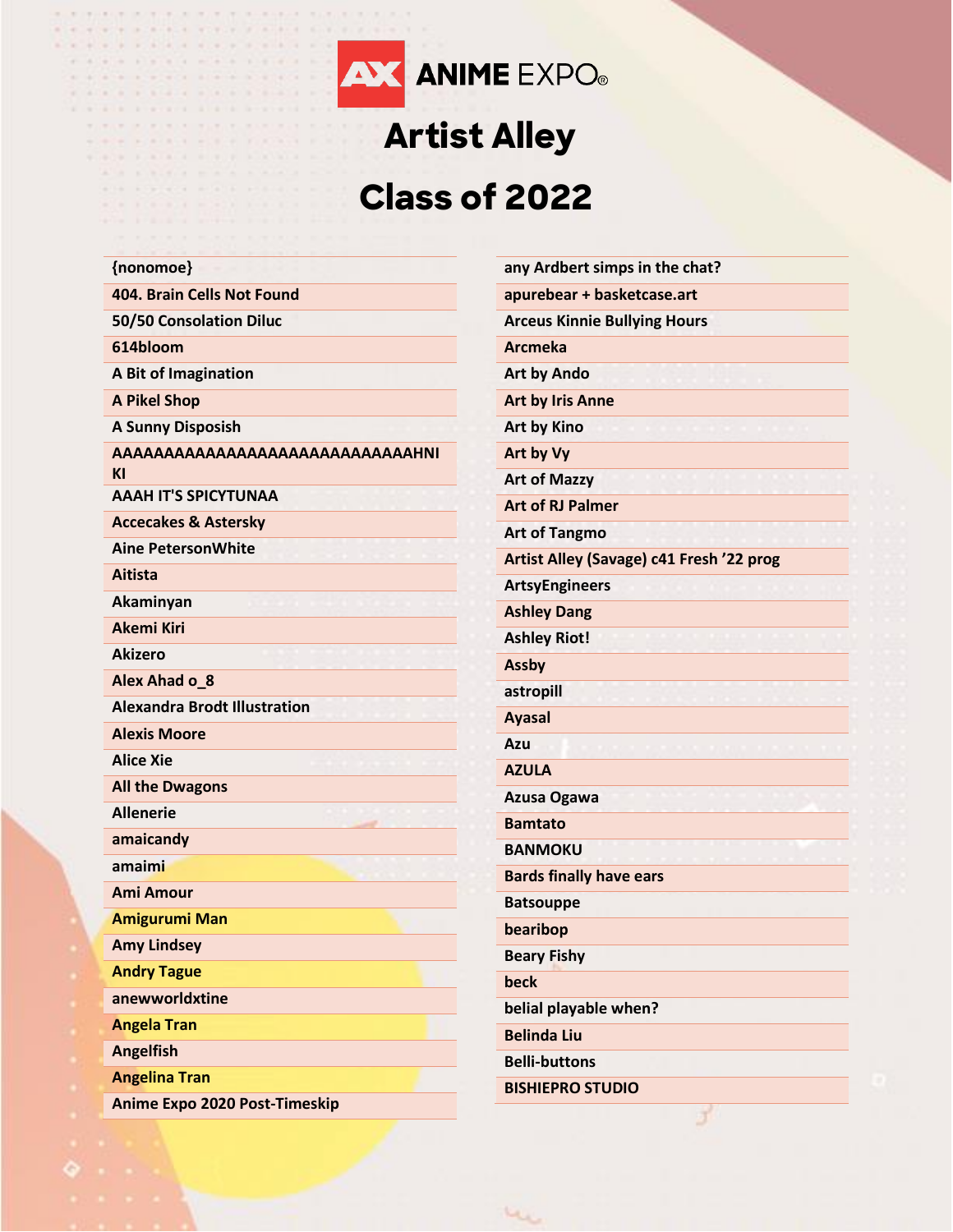| <b>Bittersweet Candy Bowl</b>               | <b>Chibird</b>                                |
|---------------------------------------------|-----------------------------------------------|
| <b>Bloodborne: Is it on PC yet?</b>         | chiffonsu                                     |
| <b>Bloodhunties</b>                         | Chim+Kyu                                      |
| <b>Blushsprout</b>                          | <b>CHIOU!</b>                                 |
| <b>Bo Tang</b>                              | <b>Chosenkat</b>                              |
| <b>BOMHAT</b>                               | <b>Christian Angel</b>                        |
| bonk                                        | <b>Christina Flores</b>                       |
| <b>Bordin Marsinkul</b>                     | <b>CHRISTINE TRAN</b>                         |
| <b>BOSMITZE + EINIV</b>                     | <b>Christopher Casey</b>                      |
| <b>Bottlewonderland</b>                     | <b>Chrono Express</b>                         |
| Brett's Art World / Akane's Chibi Art       | cielle_amour / mirukupie                      |
| <b>Brian Jun</b>                            | <b>Cindig Art</b>                             |
| <b>Brian Liang</b>                          | <b>Cindy Den</b>                              |
| <b>Brian Zheng</b>                          | <b>Cinnamon Witches</b>                       |
| <b>Brownrabbits</b>                         | <b>ClaudiaCXW</b>                             |
| <b>Bruised Peach</b>                        | <b>COFFEESHIP</b>                             |
| <b>Bubblepaints &amp; Abigail Starling</b>  | <b>Constanza Carrasco</b>                     |
| <b>BubbleTeaPenguin &amp; Pewchii</b>       | <b>COSUMOSU</b>                               |
| <b>BurntGreenTea</b>                        | crassxart                                     |
| <b>C6 Bennett Fanclub</b>                   | <b>Crewes Kime</b>                            |
| <b>Calilo3124</b>                           | cricketbat                                    |
| <b>Camp Ringo</b>                           | cringe but free                               |
| Capriicant                                  | <b>Crystal Fae</b>                            |
| <b>Carrot Cake Press</b>                    | <b>Curryuku</b>                               |
| <b>Cat Boy Master Chief Is Here To Stay</b> | <b>Cute Hospital x Chu Nap</b>                |
| <b>Cat Crossing</b>                         | <b>Cute Parade</b>                            |
| <b>Catboy Institute of the Arts</b>         | dagneo                                        |
| catboy waiting room                         | daifei                                        |
| <b>CeeVee! Illustrations</b>                | damagepersaku & cpointss00                    |
| <b>Celina Bernice</b>                       | <b>Dark Grey Clouds</b>                       |
| <b>Celtis</b>                               | Darklightseeker and comfycal                  |
| <b>Chanceofclouds</b>                       | <b>DARUMA CAT</b>                             |
| channelSQUARE                               | <b>Deercassette</b>                           |
| <b>Cheng Li</b>                             | <b>Definitely not Gambling for JPEGS Here</b> |
| chep & kie                                  | <b>Delaney Rose Art</b>                       |
| cherrypugpie                                | <b>Delightfully Devilish</b>                  |
| <b>Cheryl Gurat</b>                         | Demetria Jacob                                |
| <b>Chibi Neko Jelly</b>                     | <b>Dextrous and Alderion-Al</b>               |

 $40$ 

 $\sim$   $\sim$  $\mathbf{R}$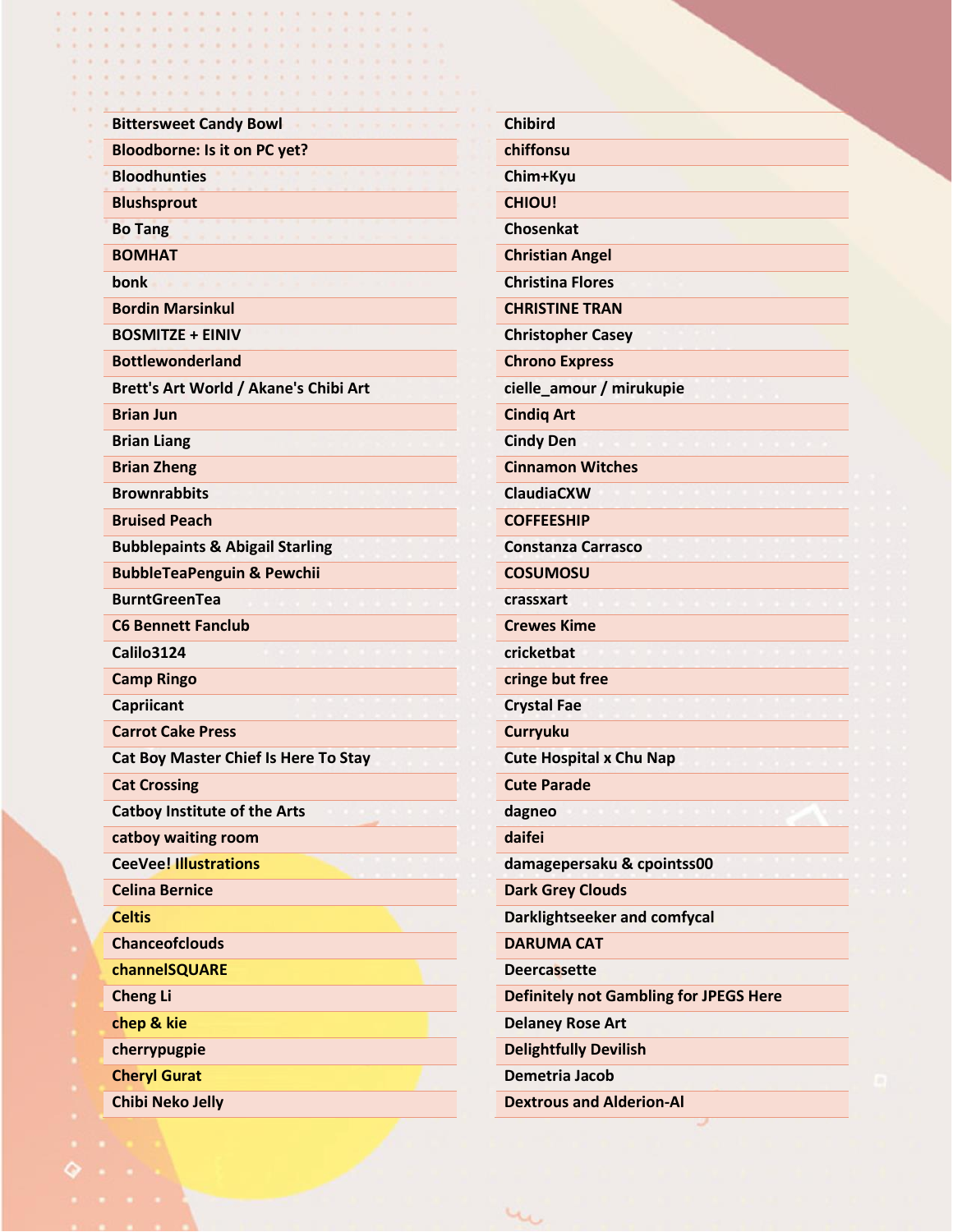| <b>Dezmon Williams</b>                      | <b>Finni Chang</b>                 |
|---------------------------------------------|------------------------------------|
| <b>Digital Scratch</b>                      | Fish n' Chips                      |
| dotMango                                    | FlaaffyTaffy                       |
| <b>Down with the Aether Sickness</b>        | <b>Flair Fighter + Nayukidraws</b> |
| dreadwyrmtrance + battlerobots              | <b>Fox Estacado</b>                |
| <b>DreamCreamCo</b>                         | <b>Francesca Cavalletti</b>        |
| <b>Dree and Jessecuh</b>                    | <b>Freeze-Ex- ICECUTE Studio</b>   |
| dunesand                                    | <b>From Caliko</b>                 |
| <b>Dusty Quartz Studios</b>                 | G'raha Tia's LA Honeymoon          |
| <b>Eastern Downpour</b>                     | <b>GACHA RNG IS A LIE</b>          |
| <b>EATADAKIMASU</b>                         | $game$ rz >:)                      |
| eckoeckos                                   | Gearous                            |
| eggpressoshot                               | <b>GEEK STREET</b>                 |
| <b>Egguino</b>                              | <b>Genieart</b>                    |
| <b>Ein Lee</b>                              | <b>Geoff Pascual</b>               |
| <b>Elijah Cameron</b>                       | <b>GoldFishBrain</b>               |
| <b>ElleCeeZee Art</b>                       | Graha Tia's voluptuous buns        |
| <b>Ellouette</b>                            | <b>Grakanarts</b>                  |
| <b>EMBERWIND RPG</b>                        | graveweaver                        |
| emet selch's cheesy kupo nut taco shop      | gyoGUTS                            |
| <b>Emily Chiang</b>                         | haiyun                             |
| <b>EMOTIONAL DAMAGE</b>                     | <b>Hammling</b>                    |
| endjuice & Sylva                            | <b>Hanna Schroy</b>                |
| endspire                                    | <b>Hans Tseng</b>                  |
| <b>Erik Ly</b>                              | <b>Happy Tama</b>                  |
| <b>Erika Rohrberg</b>                       | <b>Happys Charms</b>               |
| <b>EROTIPOP</b>                             | <b>HattyPantaloons</b>             |
| <b>Esther Zheng</b>                         | <b>Heavnsent</b>                   |
| Estinien VArkavain     Haurchefant VEstalia | helenpeanut                        |
| <b>Eternal-S</b>                            | <b>HelianthusCrown</b>             |
| <b>Ethereal Forest</b>                      | <b>Hieng Tang</b>                  |
| <b>Eunnieverse</b>                          | <b>Hikazio</b>                     |
| <b>Exhausted Rat Man Found, more at 11</b>  | <b>Hinatsukki</b>                  |
| <b>EyYoJimbo</b>                            | <b>Hitsu</b>                       |
| <b>Faythom</b>                              | <b>Hootles Art</b>                 |
| feminist komaedas bizarre yaoi adventure    | Hotta Imo Ijiruna                  |
| <b>FernFatale</b>                           | Hunnybaes + Rebbybear              |

un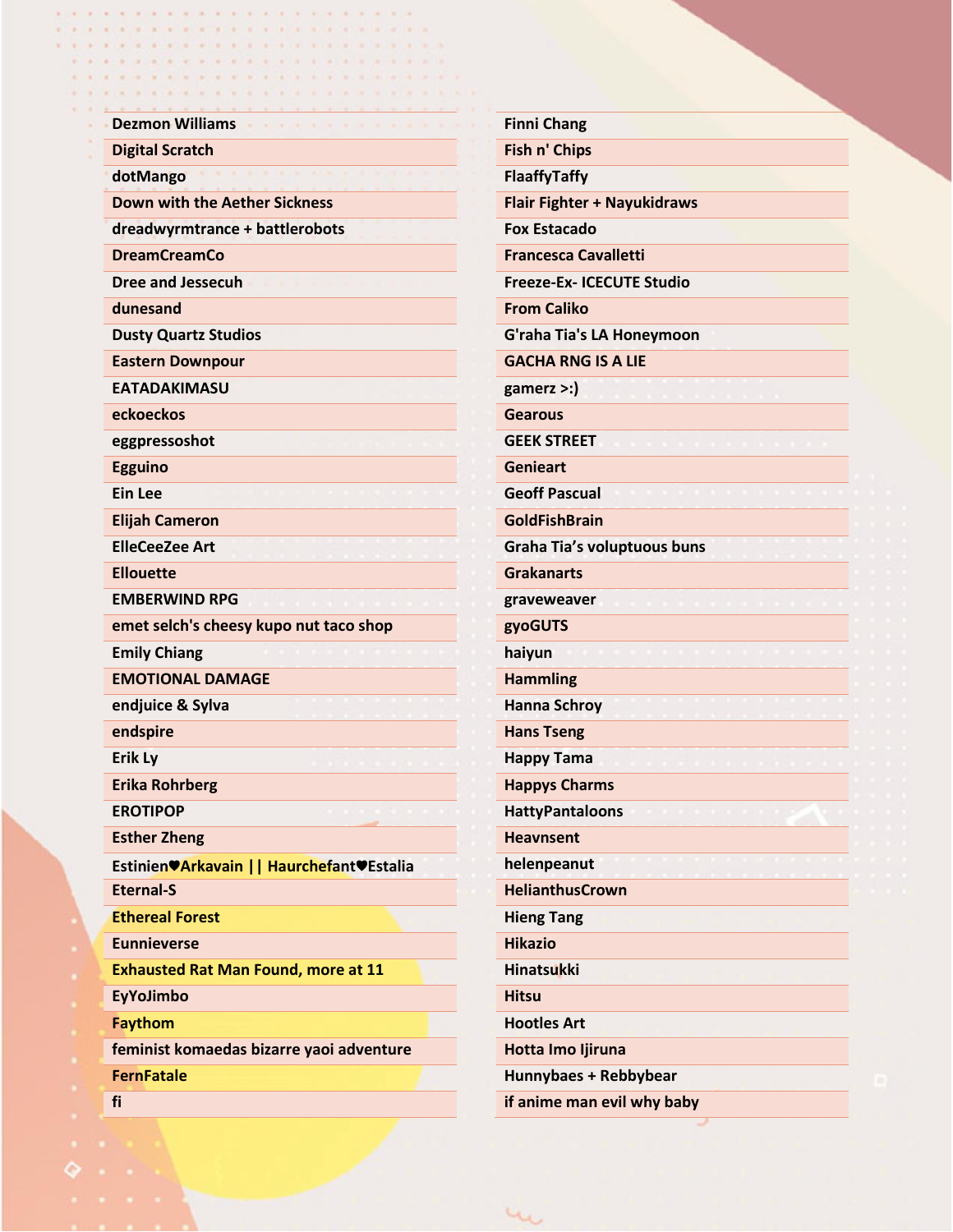| illycia                      | <b>KaztielKrafts</b>                |
|------------------------------|-------------------------------------|
| injureddreams                | <b>Keiko Kaplan</b>                 |
| <b>Inkjunk</b>               | <b>Kelen Cote</b>                   |
| <b>IRONPINKY.</b>            | khuwun                              |
| Ishutani                     | <b>KidyukaArt</b>                   |
| itsMengo                     | Kiiyame                             |
| <b>Ivory Ice</b>             | Kim Dokja STOP DYING                |
| iwantyoursoda                | <b>Kimchi Kawaii</b>                |
| Jaimie Lee                   | <b>KING KUMA and Furan</b>          |
| <b>Janet Sung</b>            | kinokurei                           |
| jayme humphries              | kirseel                             |
| <b>Jeffrey Thomas</b>        | <b>Kissai</b>                       |
| <b>Jennifer Bouche</b>       | <b>Kitoodles</b>                    |
| <b>Jesse Li</b>              | <b>Kittermew</b>                    |
| <b>Jessica Tang</b>          | <b>Kitty Flower Art</b>             |
| Jessxjessdraws               | Kittygorian                         |
| <b>Jet Kimchrea</b>          | <b>Kiwiburrr</b>                    |
| <b>Jialing Pan</b>           | Kojirumaru                          |
| <b>JimboBox Studios</b>      | Komorebiamaya                       |
| Jivke                        | KomunHorangi                        |
| <b>Joanna Shen</b>           | <b>KrazehKai</b>                    |
| <b>Joanne Kim</b>            | <b>Kris</b>                         |
| <b>JoJo Wang and Tee On</b>  | kristine song                       |
| <b>Jong Hyuk Jung</b>        | kumabrows                           |
| <b>Jordan Lee</b>            | <b>Kuronaken</b>                    |
| <b>Jorge Castilla</b>        | <b>Kuu</b>                          |
| Joseph Lai                   | Kyomon                              |
| <b>Joyce Zhao</b>            | <b>Kyuriin</b>                      |
| <b>Julie Nguyen</b>          | <b>I3reezer</b>                     |
| <b>Jun Wen Tham</b>          | <b>Lady Lit Art</b>                 |
| <b>Jupebox</b>               | <b>Leanne Huynh</b>                 |
| K009 wants to play minecraft | <b>Lenzations</b>                   |
| <b>Kaijuicery</b>            | Leslie Rosa                         |
| <b>Kaileigh Preston</b>      | <b>Lili Neko</b>                    |
| <b>Kairuichan</b>            | <b>Lilisys</b>                      |
| <b>Kamaniki</b>              | <b>Lin Manuel Miranda Jumpscare</b> |
| kanamycine & faiell          | Linai                               |

 $u_{\mathbf{u}}$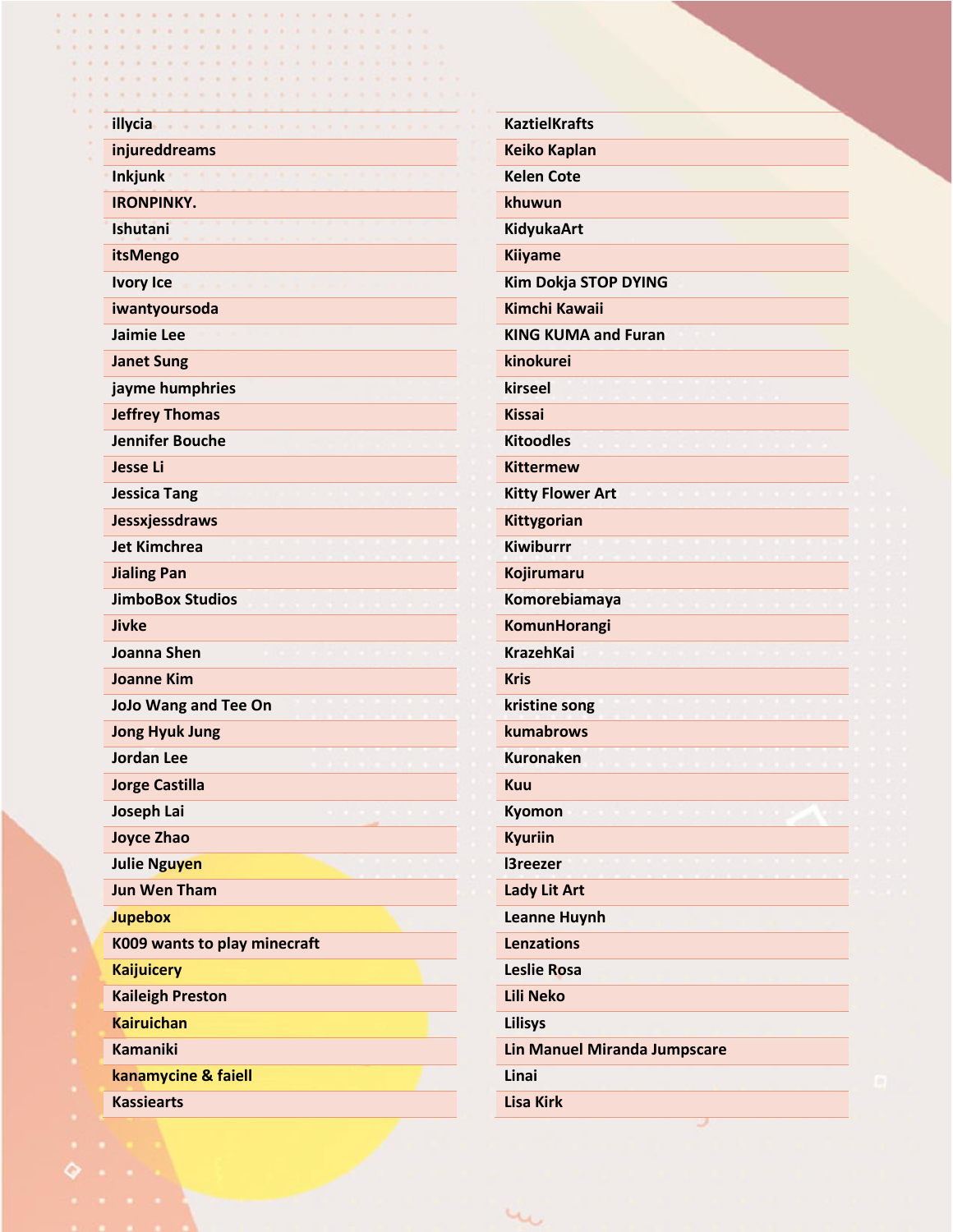| Lisa Serrato                      | <b>Mike Luckas</b>                        |
|-----------------------------------|-------------------------------------------|
| lisaveeee                         | <b>Mimisoup</b>                           |
| <b>Lisha Lee</b>                  | <b>Minivanvan</b>                         |
| <b>LMC &amp; SWINKU</b>           | <b>MinoMino</b>                           |
| Lohkaydraws                       | minsgraph                                 |
| <b>Loic Maltais</b>               | <b>Miss Magpie Art</b>                    |
| <b>Loki Roki</b>                  | <b>MissGreenKitty</b>                     |
| <b>LOKIIart</b>                   | missing brain bits buddies                |
| loststreetkat                     | <b>Missy Pena</b>                         |
| <b>LUCA KANESHIRO SIMP SQUAD</b>  | <b>Misul Studios</b>                      |
| Luca Kaneshiro's Mafia Membership | <b>Miuki Arts</b>                         |
| <b>LucidSky</b>                   | <b>Momichu</b>                            |
| Luisa Cadena                      | Momojiji                                  |
| <b>MACKEREL BOY</b>               | <b>Mookaite</b>                           |
| Macu & Euniysu                    | <b>Moon Brat</b>                          |
| <b>Made by Bing</b>               | <b>Moonbear</b>                           |
| Made By Nüwa                      | <b>Moorina</b>                            |
| <b>Made in Heaven</b>             | <b>Morbidprince</b>                       |
| <b>Madison Hammons</b>            | <b>Mors</b>                               |
| <b>Magister</b>                   | <b>MTSugarr</b>                           |
| Mai Van                           | <b>Mualcaina</b>                          |
| <b>MAMOBOT</b>                    | <b>Mushimoo</b>                           |
| mapurl                            | <b>Musings</b>                            |
| <b>Maracuyas Art</b>              | my brave little spark                     |
| <b>Marco Kawasaki</b>             | My friend Kim Kitsuragi                   |
| <b>Marie Lum</b>                  | <b>My Moon Jelli</b>                      |
| <b>Marin Nameki</b>               | <b>Naisukidraws</b>                       |
| <b>MartyPCSR &amp; CometSams</b>  | <b>Neal Salud</b>                         |
| <b>Maximiliano Cabrera</b>        | <b>Neko Ninjas Studios</b>                |
| megane club                       | <b>Nelson Wu</b>                          |
| <b>Melissa Hui Wang</b>           | Newsha Ghasemi                            |
| <b>Melissa Pagluica</b>           | <b>Neyunara</b>                           |
| <b>Melonsquare Studios</b>        | <b>Nightly Vel</b>                        |
| <b>Melora Mylin</b>               | <b>NikuSenpai</b>                         |
| <b>Mengna Zhang</b>               | <b>Ninecolor</b>                          |
| <b>MerryMint</b>                  | <b>Noble Demons + Our Flag Means Love</b> |
| <b>Mestiza Makes</b>              | <b>Novekai</b>                            |
| <b>Michael Matsumoto</b>          | <b>Obelus</b>                             |

un.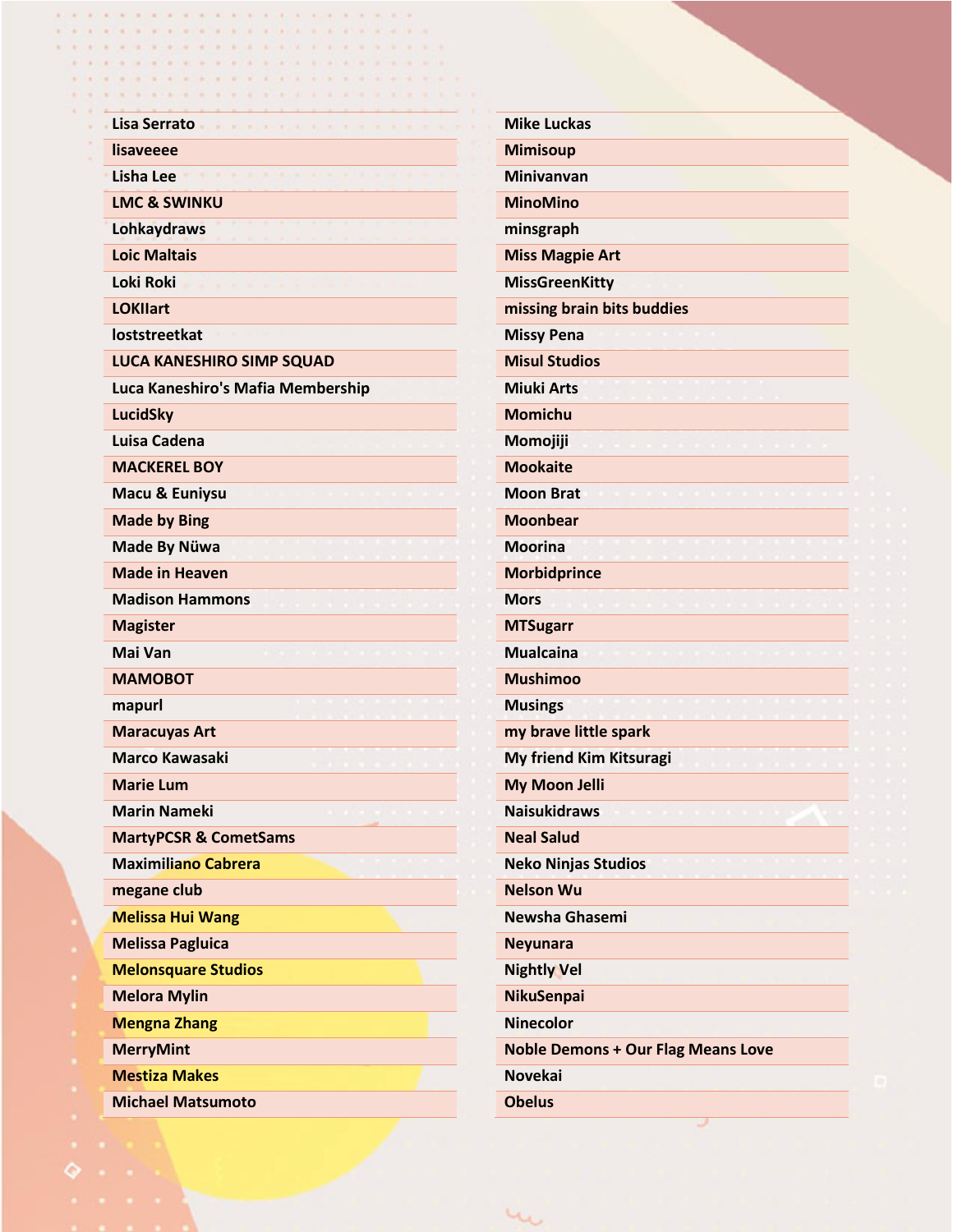| <b>Octokami</b>                       | puppySHAKER!                             |
|---------------------------------------|------------------------------------------|
| ofSkySociety                          | QueenChikkibug                           |
| oimo buster                           | <b>Quirkilicious</b>                     |
| <b>Onedayfour</b>                     | <b>R.TRIGGER</b>                         |
| onemegawatt                           | <b>Rachel Ong Ern Huey</b>               |
| onemegawatt // L1NG                   | radiostarkiller                          |
| <b>OneSmolHurt</b>                    | raintides                                |
| OOSP!                                 | <b>Rainubrew</b>                         |
| <b>OtakuPup</b>                       | <b>Rainy Alexandria</b>                  |
| <b>Otter Mage Designs by Jade</b>     | <b>Random Art Dude</b>                   |
|                                       | <b>Randy Takeuchi</b>                    |
| pakeji★<br>pandailee                  | <b>Ranelynn Graphics</b>                 |
| <b>Papricots</b>                      | <b>RavennoWithTea</b>                    |
| para049                               | reetz & alu                              |
| Paradokkusu x bijutsuryuu             | refreshmints                             |
| <b>Parakid</b>                        | <b>REN Needs to Rendrrr!</b>             |
| Pashmak                               | riadoodles                               |
| Penelopeloveprints                    | Ringmasterxred                           |
| Penith                                | ririmon                                  |
| phd in omegaverse                     | <b>Rizusabi</b>                          |
| Pidjun & Miya                         | <b>Rockin' Robin</b>                     |
| pien team racing                      | <b>RockmanQQ</b>                         |
| <b>Pikarar</b>                        | <b>RosaleenDhu Designs</b>               |
| <b>Pin Expedition Co</b>              | <b>Rosuuri</b>                           |
| <b>Pin Stash</b>                      | <b>Rozarria</b>                          |
| <b>Pinky and Haru</b>                 | rtil                                     |
| <b>Pins &amp; Needle</b>              | Runeechan                                |
| <b>Pixel Hour</b>                     | <b>Rurisen</b>                           |
| <b>PixelWayve Studios</b>             | <b>Ruth Clark</b>                        |
| <b>Plumiie</b>                        | <b>Ryethe</b>                            |
| <b>Pluvial Capricorn</b>              | <b>Ryuzumi Sama</b>                      |
| <b>PokeyPokums</b>                    | <b>SaBasse Studios</b>                   |
| <b>Pomspom Art</b>                    | Samantha Hejl                            |
| Poyo Yo! Studio                       | <b>Samantha Moorehead</b>                |
| <b>Pretty Pastel Studios</b>          | <b>Sammy Ng</b>                          |
| <b>PrinceofSpirits &amp; Sinnawii</b> | <b>Sandra Chiem</b>                      |
| <b>Priscilla Wilson</b>               | Sapphire Dragons - Bella Diorio Memorium |

 $\mu_{\rm O}$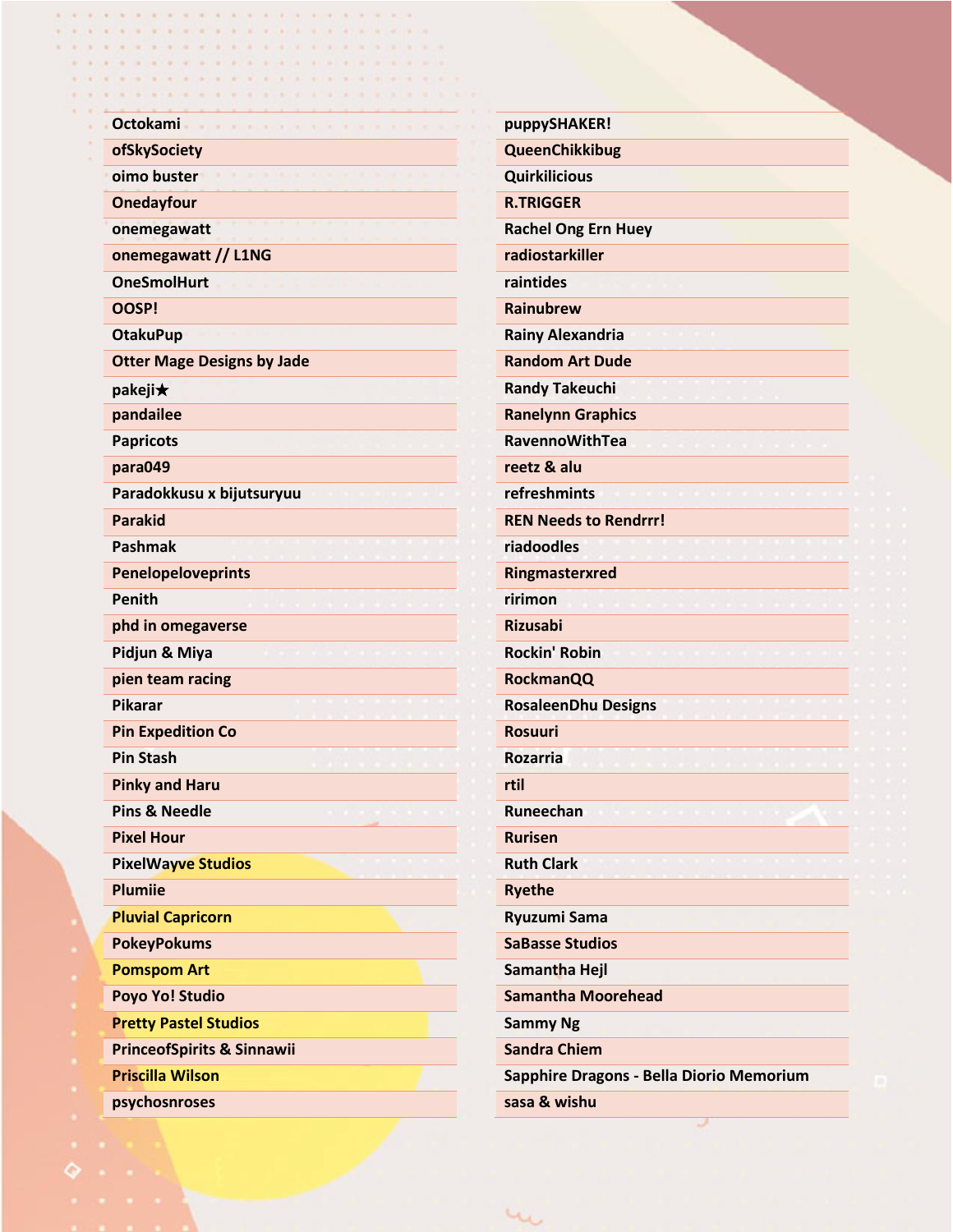| <b>SayOran Arts</b>                       | <b>SuzumeCreates</b>                     |
|-------------------------------------------|------------------------------------------|
| <b>Sean Jung</b>                          | <b>Sweet &amp; Slimy</b>                 |
| <b>Seanna Alanes</b>                      | <b>Table Display Name</b>                |
| <b>Self Inflicted Brainworms</b>          | <b>Tanpopo House</b>                     |
| <b>Shattered-Earth</b>                    | tanukimacchiato                          |
| <b>Shawn E Russell</b>                    | <b>Tenshika</b>                          |
| <b>Shelli Murakami</b>                    | <b>Thao To</b>                           |
| shengtaki                                 | the greater your shadow becomes          |
| Shubaobao                                 | the KFC on memory lane                   |
| sierrasketches                            | <b>The Moka Mart</b>                     |
| sin                                       | the only future is natural aspiration    |
| Siobhan Keenan                            | <b>Timeskip Studio</b>                   |
| <b>SketchBeetleArt</b>                    | <b>TOAST</b>                             |
| SKyRail_illust                            | <b>ToasterKiwi</b>                       |
| <b>SLOWCURSE</b> (maidenless)             | <b>Tobi2moodring</b>                     |
| Slybonsai                                 | <b>Tsuchronicl</b>                       |
| <b>Smoothie Skies</b>                     | <b>Tsukimusha</b>                        |
| <b>Snowy Pear</b>                         | <b>Tsulala</b>                           |
| softmode / PICPICGRAM                     | <b>Ugetsu</b>                            |
| solar boundary                            | venat's kupo nut pudding store           |
| <b>Sonia Chung</b>                        | <b>Vianney Sedas</b>                     |
| <b>Sophie Scruggs</b>                     | Victoria rivero                          |
| <b>Sparkle Squad</b>                      | <b>Viilocitee &amp; SOIR</b>             |
| <b>Stardust Strings</b>                   | <b>Vincent Price</b>                     |
| stargazingbee                             | <b>Vivian Tsai</b>                       |
| <b>Starlidae</b>                          | <b>Vulpetrope</b>                        |
| <b>Starsheep</b>                          | we draw gojo, horses, and lesbians       |
| <b>Steve Yurko</b>                        | <b>WELCOME TO DRACULA F--- MANSION</b>   |
| <b>Still Crying Over FFXIV: Endwalker</b> | well well well, how the turntables       |
| stocjia                                   | <b>WENXWEN</b>                           |
| <b>Storyofthedoor</b>                     | <b>Whalephat &amp; SleepingWolvesArt</b> |
| <b>Subhuman Hours</b>                     | <b>WOFWalker</b>                         |
| <b>SUDIBEAR</b>                           | <b>World of Zhen</b>                     |
| <b>Sugarmints</b>                         | <b>WORUBO</b>                            |
| sumomoco                                  | <b>WTFMIR.SHOP</b>                       |
| <b>SunbanDraws &amp; KatVanKit!</b>       | <b>Xiao and tofu</b>                     |
| sunlucky + resahina                       | Xinyi Liu                                |
| <b>Superlens</b>                          | xkkaylin                                 |

 $u_{\mathbf{u}}$ 

. . . . . . . . . . . . . . . .

 $\epsilon$ x